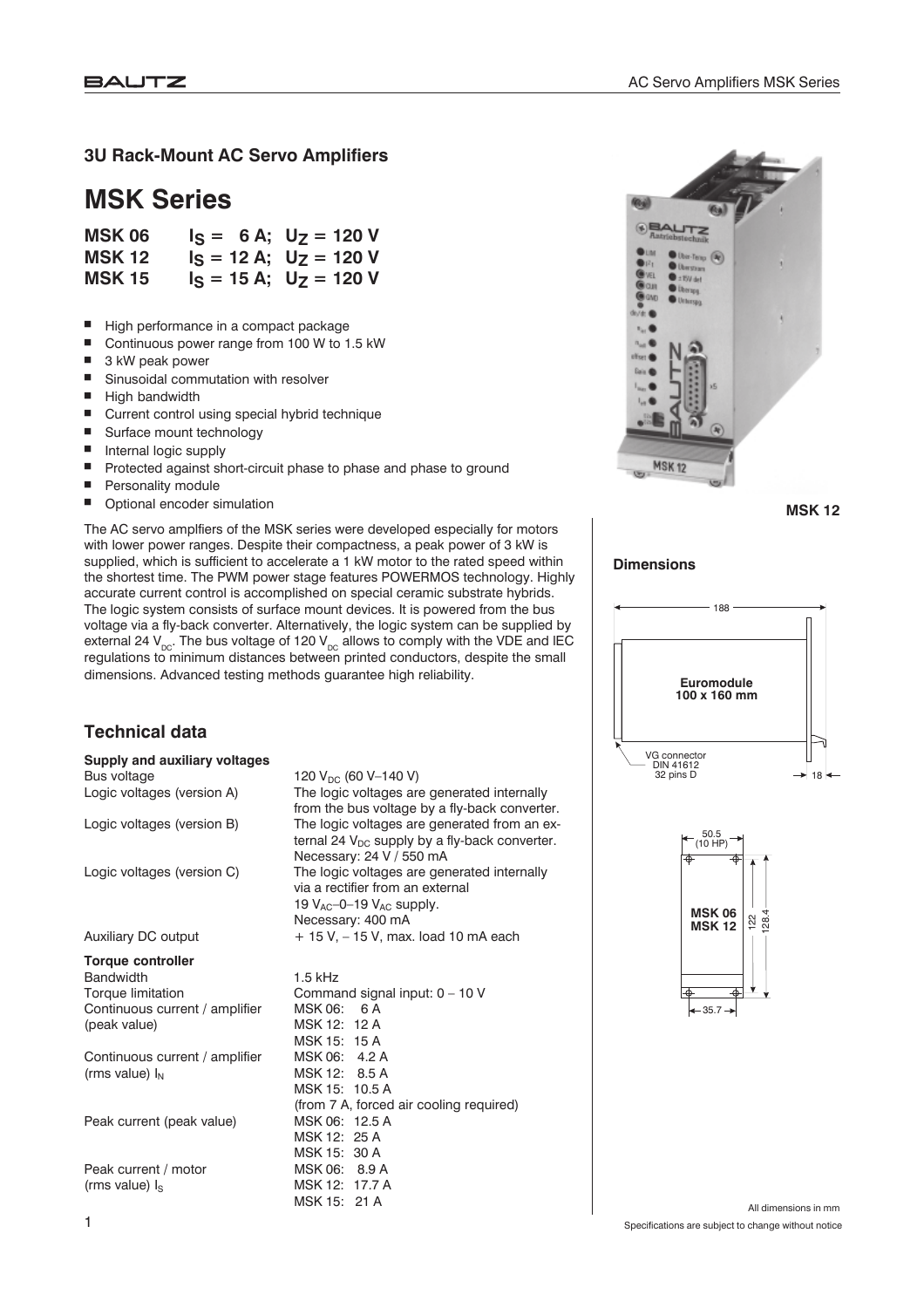#### **BAUTZ**

#### **Velocity controller (PI regulator)**

Tacho gain adjustable Gain adjustable<br>Velocity command gain by adjustable Velocity command gain Offset adjustable

# **Monitoring devices**

Bus undervoltage  $\leq 55 \text{ V}_{AC}$  (LED illuminated)<br>Bus overvoltage  $> 170 \text{ V}_{AC}$  (LED illuminated) Undervoltage of logic supply  $I<sup>2</sup>$  x t limit

Current limitation of  $I_{\text{max}}$  adjustable from 0.1 to 2  $I_N$ <br>Current limitation of  $I_{\text{rms}}$  adjustable from 25 to 1009 Current limitation of  $I_{rms}$  adjustable from 25 to 100%  $I_N$ <br>Thermo protection of motor input for potential-free thermo Thermo protection of module heat sink temperature  $85^{\circ}$ C  $\pm$  10%

**Velocity command signal (R<sub>i</sub> = 20 kOhm)** Input 1  $\pm$  10 V via ramp generator.

#### Input 2  $\pm$  10 V differential amplifier input

**Logic inputs (active = high, PLC compatible, 11–33 V)** Enable **Enable** enables the MSK device Limit switches (cw and ccw) depend on direction of rotation,

#### Reset **Cancels all error signals**, high active

#### **Relay outputs (normally open contact, rated 24 V / 0.5 A)** Standby relay example of the standby relay drive is ready to operate

Brake relay activates an external brake contactor

**Monitor devices (test jacks on front panel)**

Current monitor  $\pm 10$  V corresponding to twice the rated

current Velocity (VEL) monitor 1 V corresponding to 1000 rpm

 $> 170$  V<sub>AC</sub> (LED illuminated)<br> $\pm 14$  V (LED illuminated)

slope 10–200 ms / 10 V,

with dynamic braking

active after 600 ms at twice the rated current; the current will be reduced to the rated value

input for potential-free thermo switch

adjustable on dn/dt potentiometer

#### **Basic potentiometer settings**

d<sub>n</sub>/d<sub>t</sub>: Potentiometer for slope Basic setting: fully ccw, corresponding to maximum acceleration/ deceleration time. Range: 10–200 ms with 10 V level change of command signal

### **nist: Potentiometer for tacho gain**

Basic setting: fully ccw, corresponding to maximum tacho gain, i.e. minimum speed.

- **nsoll: Potentiometer for velocity command gain** Basic setting: fully cw, corresponding to maximum velocity command gain
- **offset: Potentiometer for offset adjustment** For fine adjustment of velocity "zero"" at command value 0 V **gain: Potentiometer for gain**

Basic setting: fully ccw, corresponding to minimum gain

**Imax: Potentiometer for peak current** Basic setting: fully cw, corresponding to maximum peak current **Irms: Potentiometer for rms motor current**

Basic setting: fully cw, corresponding to the rated servo drive current

#### **Personality Module**

All parameter setting options are on a small PC board. This allows optimum adaptation of the servo amplifier to a certain motor and to the motion control application in question. The PC board can be configured into a personality module if the specific parameters are set with fixed resistors and jumpers.

#### **Encoder simulation ES2:**

Each MSK device can be provided with this option (retroactive extension possible). The outputs of the encoder simulator are opto-isolated. Ext. power supply 5 V, 50 mA

| Output level   | 5 V, according |  |  |
|----------------|----------------|--|--|
|                | to RS-422      |  |  |
| Output signals | A, A, B, B and |  |  |
|                | gated I, I     |  |  |

#### **Outputs on 9-pin D-submin mates socket X3**

| $1$ T              | 6 I |                |
|--------------------|-----|----------------|
| $2\overline{A}$    | 7 A |                |
| $3\overline{B}$    | 8 B |                |
| $4 + 5$ V external |     | 9 GND external |
| 5 nc               |     |                |

#### **Resolution setting**

| Resolution       | Switch |     |  |
|------------------|--------|-----|--|
|                  |        | 2   |  |
| 128 counts/rev.  | off    | оff |  |
| 256 counts/rev.  | off    | on  |  |
| 512 counts/rev.  | on     | оff |  |
| 1024 counts/rev. |        |     |  |

#### **Location of switches 1 and 2**



### **I/O on 10-pin ribbon cable connector X7**

(only for internal connections, e.g. to PTS)

| 1 $N_{\text{sol}}$ (GND) |    | 6 Encoder B      |
|--------------------------|----|------------------|
| 2 $N_{\text{coll}}2+$    |    | 7 PTS error      |
| 3 Enable                 |    | input $(+ 15 V)$ |
| $+15V$ active            | 8  | nc               |
| 4 GND                    | я  | n <sub>C</sub>   |
| 5 Encoder A              | 10 | nc.              |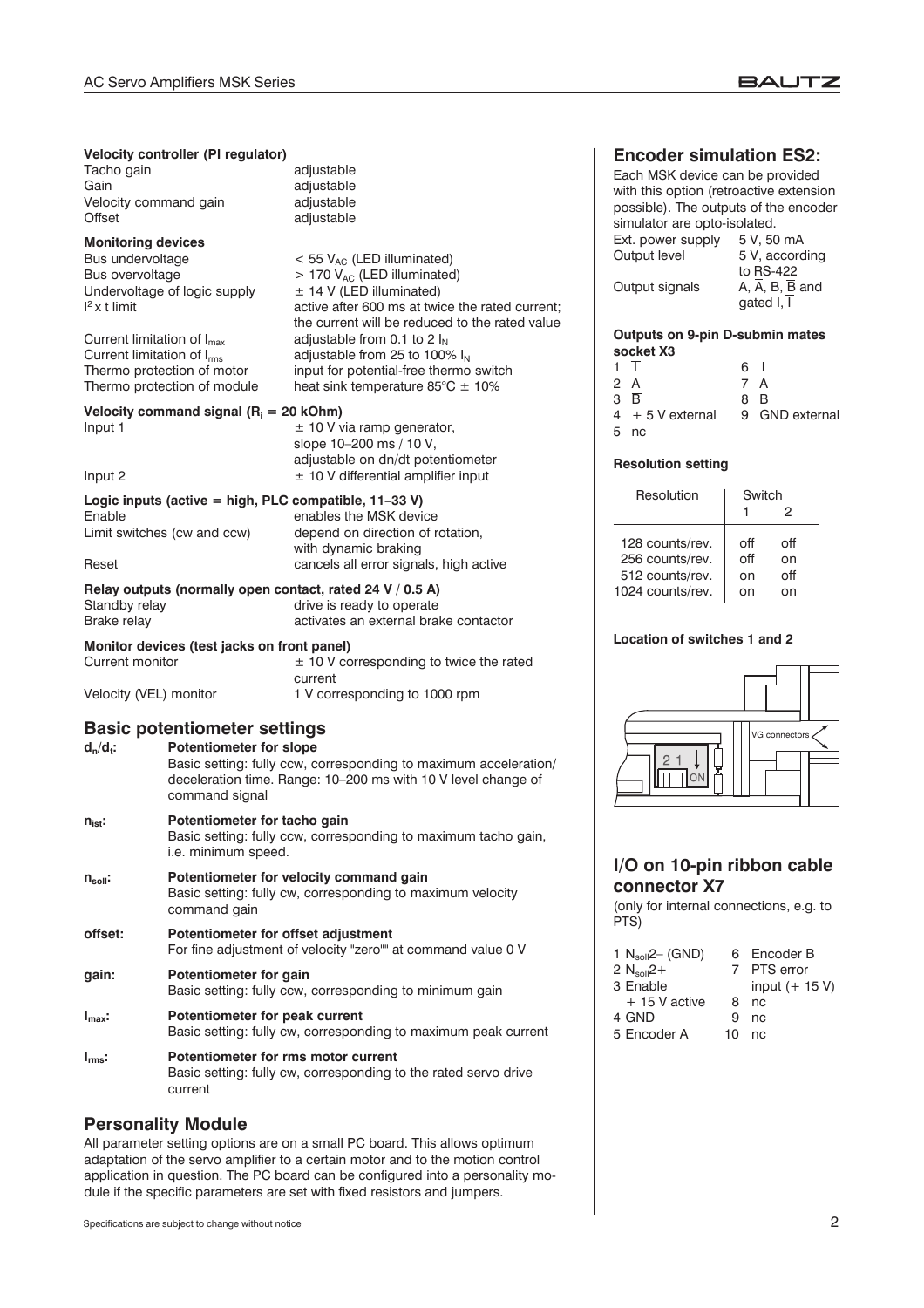### **I/O of D-submin socket on front panel**



**Terminal side of mating connector**

- 
- 
- 
- 
- 
- 12 Enable (without dynamic braking)<br>3 Digital GND
- 
- 10 External current reduction  $0-10$  V corresponding to  $0-I_{\text{max}}$
- 
- 

8 Velocity command 1–  $\pm$  10 V via ramp generator<br>15 Velocity command 1+ with linear slope (10–200 m with linear slope  $(10-200 \text{ ms})$ at 10 V level change

7 Velocity command  $2+$   $\pm$  10 V velocity command input 14 Velocity command 2-<br>
via differential amplifier

13 Limit switch ccw  $(HIGH = active)$  11–33  $V_{DC}$ 5 Limit switch cw  $(HIGH = active)$  11–33 V<sub>DC</sub><br>12 Enable (without dynamic braking) (HIGH = active) 11–33 V<sub>DC</sub> Digital GND for limit switch and enable<br>Digital GND for limit switch and enable 9 Digital GND **for limit switch and enable** 

 $(R_i = 1 k\Omega)$ 4 Analog GND **for external current reduction** and monitor outputs

1 Input for error reset (15 V pulse 1 ms to pin 3)

#### **Electrical connection of motherboards**

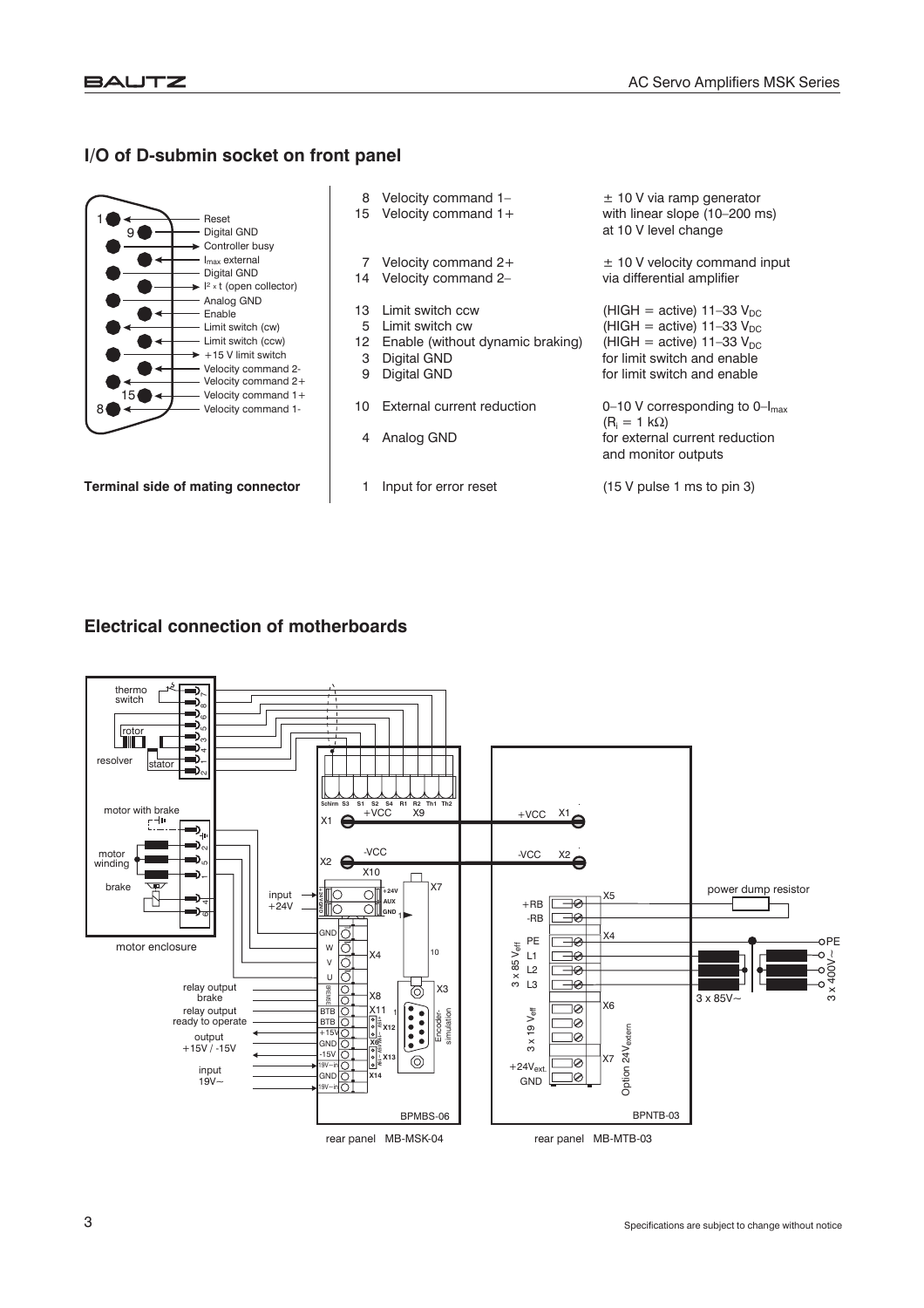#### **Terminalsboards**

An optional back panel is available for external connection of the devices.

**MB-MSK-04** Terminal board for MSK servo amplifier, encoder output via 9-pin submin-D connector when using option ES2, ribbon cable connector for connection to a PTS.

#### **Switch setting for motor poles (DIL switch S2a, S2b)**

| No. of pole pairs | S <sub>2a</sub>        | S <sub>2</sub> b       |
|-------------------|------------------------|------------------------|
| 2<br>З<br>8       | off<br>off<br>on<br>on | on<br>off<br>off<br>on |
|                   |                        |                        |

#### **Displays and control elements on the front panel**



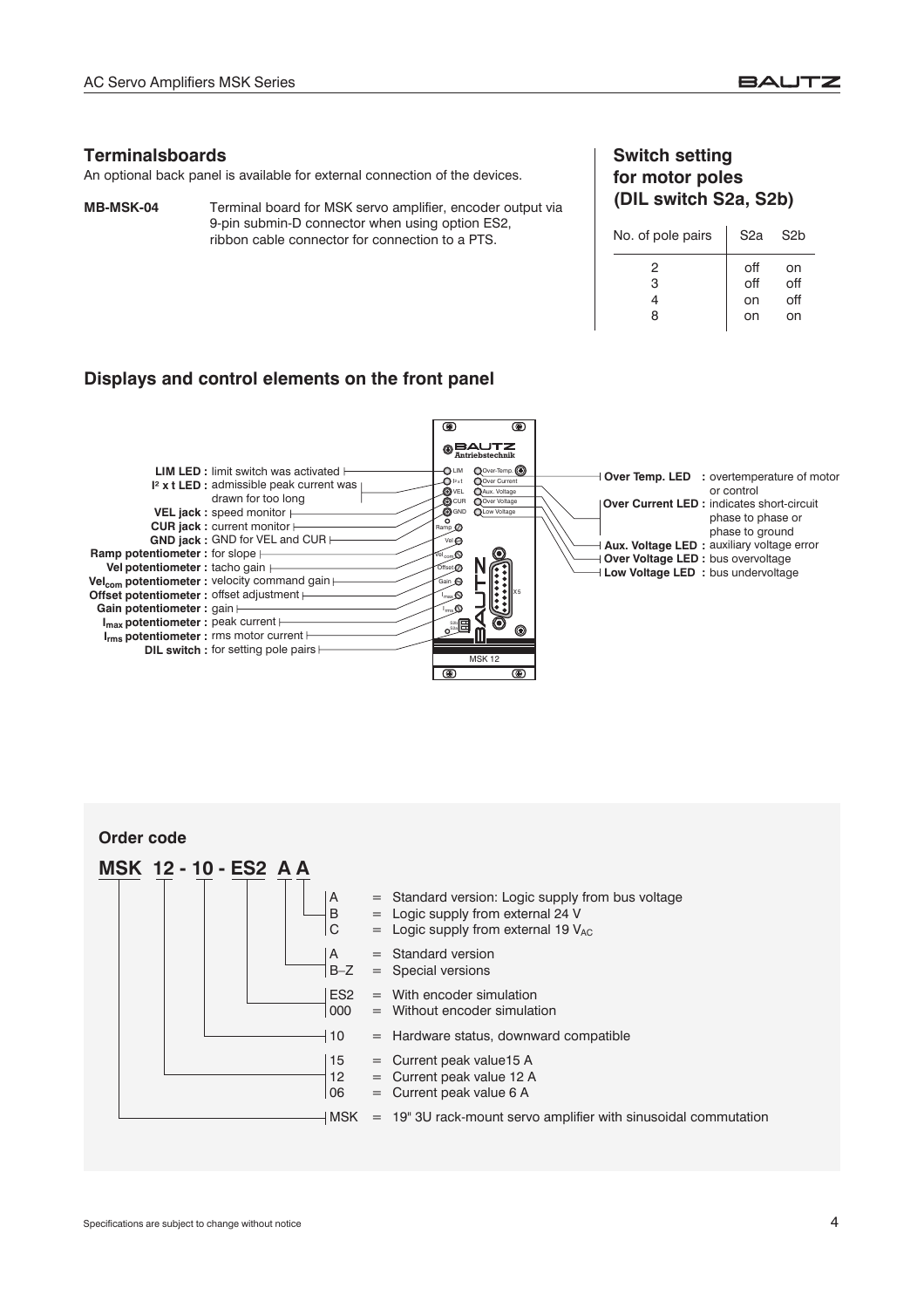### **3U Rack-Mount Power Supply Devices**

# **MTB Series**

**MTB 25-AA MTB 25-AB**

The power supply devices of the MTB series generate the bus voltage for the AC servo amplifier of the MSK series.

An external single-phase or three-phase isolation transformer provides the required input power. With single-phase operation the power output is reduced.

The power supply MTB 25-AB comes with an integrated power dump resistor and supplies an auxiliary voltage of 24 V.



**MTB Module**

#### **Common data for MTB 25-AA and MTB 25-AB**

#### **Rated connection voltage**

**Technical data**

1 x 85  $V_{rms}$  (40  $V_{rms}$  ... 95  $V_{rms}$ )  $3 \times 85$  V<sub>rms</sub> (40 V<sub>rms</sub> ... 95 V<sub>rms</sub>)

| <b>Rated output voltage</b> |                                          |
|-----------------------------|------------------------------------------|
| Bus voltage $U_7$           | 120 $V_{DC}$ (55 $V_{DC}$ 140 $V_{DC}$ ) |
| Rated output current        |                                          |
| single-phase supply         | $8A_{DC}$                                |
| three-phase supply          | $25$ A <sub>nc</sub>                     |
| Rated output power          |                                          |
| single-phase supply         | 960 W                                    |
| three-phase supply          | $3$ kW                                   |
|                             |                                          |

#### **Power dump circuit**

Peak power  $\begin{array}{r} 3.2 \text{ kW} \\ \text{Ext. power dump resistor} \end{array}$   $\begin{array}{r} 3.2 \text{ kW} \\ 8 \Omega.500 \text{ W} \end{array}$ Ext. power dump resistor 8  $\Omega$ , 50<br>Continuous power 500 W Continuous power Switching threshold  $U_7$ 

#### **Additional data for MTB 25-AB**

| Internal power dump circuit          |                                |
|--------------------------------------|--------------------------------|
| Peak power                           | 650 W                          |
| Continuous power                     |                                |
| without cooling                      | 30 W                           |
| with cooling                         | 60 W                           |
| Auxiliary voltage 24 V <sub>nc</sub> |                                |
| Rated value                          | 24 $V_{DC}$ (20–28 $V_{DC}$ )  |
| Rated current                        |                                |
| single-phase supply                  | 2A <sub>DC</sub>               |
| three-phase supply                   | 3 A <sub>DC</sub>              |
| Rated input voltage                  |                                |
| single-phase supply                  | 1 x 19 $V_{\rm rms}$           |
| three-phase supply                   | $3 \times 19$ V <sub>rms</sub> |



**Dimensions**